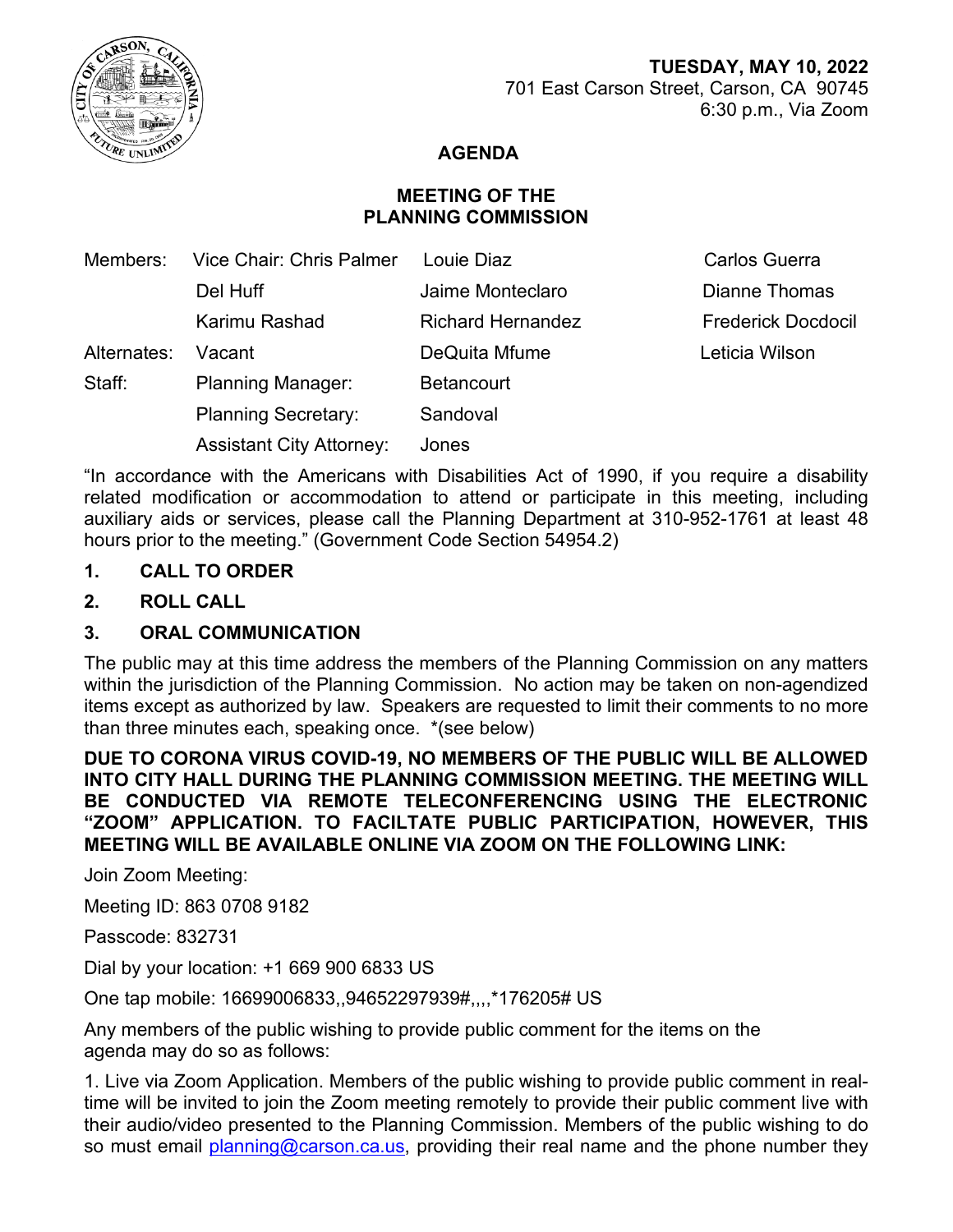will use to call in from. For further details/requirements and meeting invite information, please email [planning@carsonca.gov.](mailto:planning@carsonca.gov)

2. Email: You can email comments to [planning@carsonca.gov.](mailto:planning@carsonca.gov) Please identify the Agenda item you wish to address in your comments, if applicable. Your comments will be read into the record.

3. Telephone: You can record your comments at (310) 952-1761 before the meeting. Please identify the Agenda item you wish to address in your comments. Your comments will be read into the record.

4. Box outside of City Hall: You can provide hand-written comments by dropping off a note at the box located in front of City HaIl (701 East Carson Street) on the date of the meeting. Please identify the Agenda item you wish to address in your comments. Your comments will be read into the record.

NOTE: Members of the public wishing to observe the meeting live without providing public comment will be able to do so by watching it on the City's PEG television channel (Channel 35 on Charter or Channel 99 on AT&T for Carson residents) or via live streaming on the City's website, [http://ci.carson.ca.us/\)](http://ci.carson.ca.us/).

## **4. CONSENT CALENDAR**

### **A. MINUTES (None)**

### **5. UNFINISHED BUSINESS**

- **A) Site Plan and Design Review (DOR) No. 1886-21 and Conditional Use Permit (CUP) No. 1116-22** 
	- **Applicant:** Market Street Development LLC 5930 Granite Lake Dr., Suite 110 Granite Bay, CA 95746
	- **Property Owner:** Thoth Equities LLC 6709 La Tijera Blvd., #804 Los Angeles, CA 90045
	- **Request:** Consider approval of DOR No. 1886-21 and CUP No. 1116- 22 for a proposed senior health care facility within an existing 17,792-square-foot building with related tenant and site improvements

**Property Involved:** 20920 Chico Street

## **6. PLANNING MANAGERS REPORT**

#### **7. COMMISSIONERS' ORAL COMMUNICATIONS**

\_\_\_\_\_\_\_\_\_\_\_\_\_\_\_\_\_\_\_\_\_\_\_\_\_\_\_\_\_\_\_\_\_\_\_\_\_\_\_\_\_\_\_\_\_\_\_\_\_\_\_\_\_\_\_\_\_\_\_\_\_\_\_\_\_\_\_\_\_\_\_\_\_\_\_ **8. ADJOURMENT**